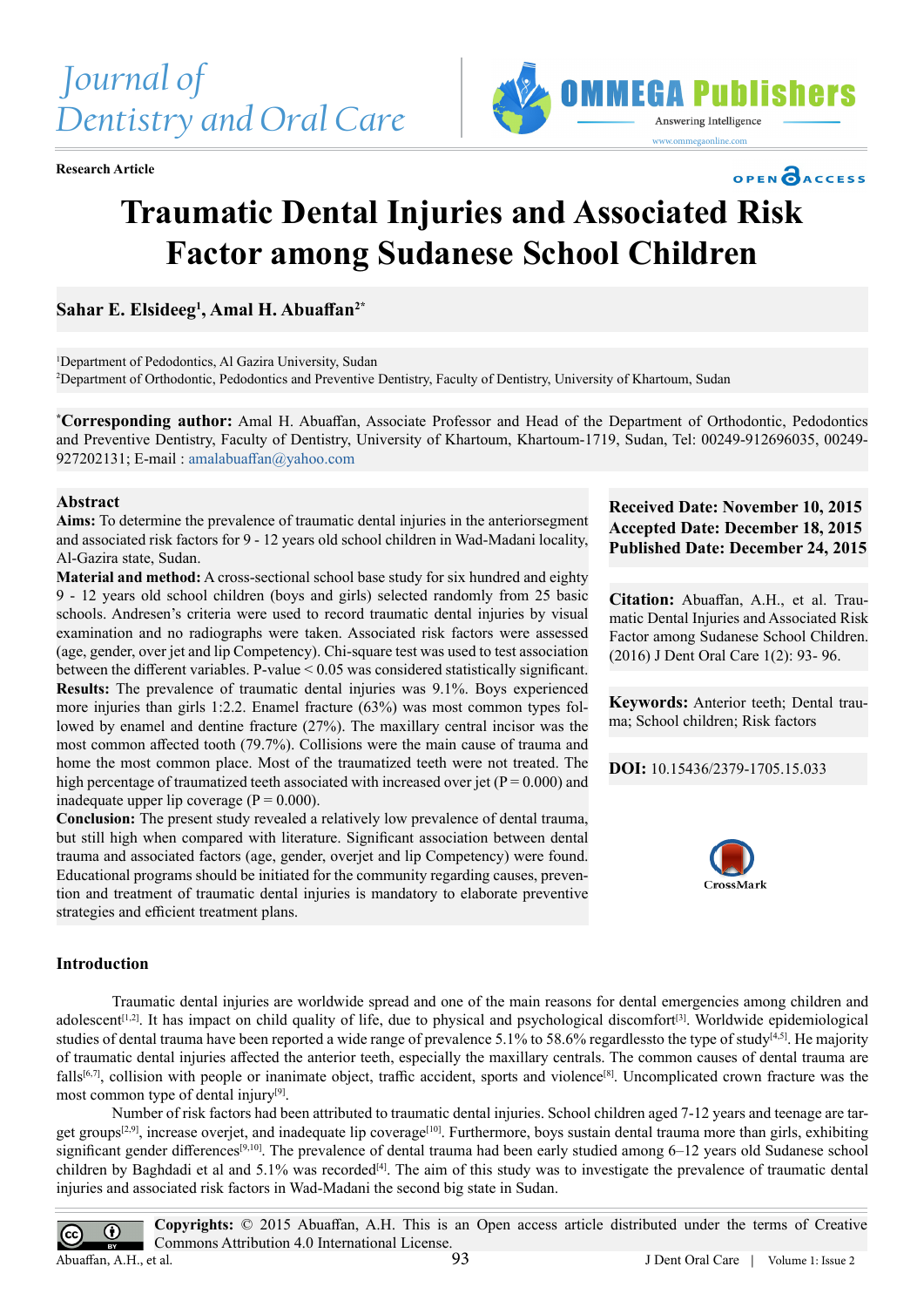#### **Material and Methods**

The sample consisted of six Hundred eighty children (340 boys, 340 girls) selected from private and governmental Basic schools in Wad-Madani locality, Gazira state, Sudan. Age of the examined children ranged from 9-12 years and equally divided between age group (170 for each age group). Permission and information regarding the number of schools together with the total number of students were obtained from the Ministry of Education in order to calculate the sample size.

Twenty five primary schools (25 students from each school) were randomly selected by computer from total 225 basic schools in the locality. Then governmental and private schools were randomly selected proportionally from the selected schools (2 private and 23 governmental schools).

A permission letter explaining the purposes of the study was given to the responsible schools authority to ensure full cooperation. The list of the student from grade four to seven was obtained from the school authority. Random selection ofsix student in each classes were checked in the list andthen clinical examination was performed by the main investigator in the teacher's office to identify the type of traumatic injury, lip relation (competent or incompetent) and the over jet.

The selected students were clinically examined in the teacher office seated in the ordinary chair in front of the investigator using natural day light. Roots fracture was not recorded as no radiographs were taken due to practical difficulties in transportation and parent's permission. Students with evidence of traumatic fracture the following examination were carried on. The traumatic dental injuries were assessed according to Andresen's criteria<sup>[11]</sup>. The over jet was examined by A metal ruler 0.01 and recorded in Millimeter, more than 3 mm was considered as risk factor according to Cavalcanti<sup>[\[10\]](#page-3-3)</sup>. The upper lip position was considered incompetent lip when the upper lip did not completely cover the upper incisors in the resting position according to O,mulle[n\[12\]](#page-3-5) and Questionnaire concerning the causes and place of trauma had been recorded. All the students, required dental care were referred to the Pedodontics Clinic University of Al-gazira to receive the required dental care.

**Table 2:** Type of Traumatic Dental Injury among the Students (%).

### **Statistic analysis**

Data were collected, summarized, cleaned and coded, then entered to the Statistical Package for Social Sciences (SPSS) program (version 20). Frequency tables and descriptive statistics was done. Chi square test was used P-value of less than 0.05 was considered as significant.

#### **Results**

The study sample consisted of 680 primary school children 9–12 year old. The overall prevalence of children with traumatized teeth was found to be 9.1%. A significant different was observed in relation to age and gender  $(P < 0.001)$ . Boys (69.35%) experienced moredental injury than girls (30.65%). The highest prevalence of traumatized teeth was observed in children aged 11years old (Table 1).

**Table 1:** Distribution ofDental Trauma According To theAge of the Students.

| Age     | History of trauma | Total       |              |
|---------|-------------------|-------------|--------------|
|         | Yes               | No          |              |
| 9years  | $10(5.9\%)$       | 160 (94.1%) | 170 (100.0%) |
| 10years | $10(5.9\%)$       | 160 (94.1%) | 170 (100.0%) |
| 11years | 23 (13.5%)        | 147 (86.5%) | 170 (100.0%) |
| 12years | 19 (11.2%)        | 151 (88.8%) | 170 (100.0%) |
| Total   | 62 $(9.1\%)$      | 618 (90.9%) | 680 (100.0%) |

Table 2 Showed that the simple enamel fracture/ in fracture were the most common (63.5%) type of dental injury, followed by enamel and dentine fracture (27%), complicated crown fracture (4.8%), avulsion (3.2) and intrusion was the less occurrence one (1.6%) (Table 2).

Maxillary anterior teeth were accounting (90.5%) of traumatic injuries whereas only (9.5%) in the mandibular anterior teeth. The permanent maxillary central incisors were the most common teeth affected 79.37% and the least affected teeth were the mandibular lateral incisors (1.6%) Table 3.

|       | . .         |                 |                 |                       |            |            |                |
|-------|-------------|-----------------|-----------------|-----------------------|------------|------------|----------------|
| Age   | Gender      | enamel fracture | Enamel+ dentine | Enamel+ dentine+ pulp | Intrusion  | Avulsion   | Total          |
| 9     | <b>Boys</b> | $4(6.3\%)$      | $0(0.0\%)$      | $0(0.0\%)$            | $0(0.0\%)$ | $0(0.0\%)$ | $4(6.3\%)$     |
|       | Girls       | $2(3.2\%)$      | $3(4.8\%)$      | $0(0.0\%)$            | $0(0.0\%)$ | $0(0.0\%)$ | $5(7.9\%)$     |
| 10    | <b>Boys</b> | $5(7.9\%)$      | $3(4.8\%)$      | $0(0.0\%)$            | $0(0.0\%)$ | $0(0.0\%)$ | 8(12.7%)       |
|       | Girls       | $0(0.0\%)$      | $1(1.6\%)$      | $1(1.6\%)$            | $0(0.0\%)$ | $0(0.0\%)$ | $2(3.2\%)$     |
| 11    | <b>Boys</b> | $9(14.3\%)$     | 8(12.7%)        | $2(3.2\%)$            | $0(0.0\%)$ | $2(3.2\%)$ | 21 (33.3%)     |
|       | Girls       | $3(4.8\%)$      | $0(0.0\%)$      | $0(0.0\%)$            | $0(0.0\%)$ | $0(0.0\%)$ | $3(4.8\%)$     |
| 12    | <b>Boys</b> | 13 (20.6%)      | $1(1.6\%)$      | $0(0.0\%)$            | $1(1.6\%)$ | $0(0.0\%)$ | $15(23.8\%)$   |
|       | Girls       | $4(6.3\%)$      | $1(1.6\%)$      | $0(0.0\%)$            | $0(0.0\%)$ | $0(0.0\%)$ | $5(7.9\%)$     |
| Total | Boy & girl  | 40 $(63.5\%)$   | 17 (27.0%)      | $3(4.8\%)$            | $1(1.6\%)$ | $2(3.2\%)$ | 63 $(100.0\%)$ |
|       |             |                 |                 |                       |            |            |                |

**Table 3:** Distribution of Dental Trauma According Jaw and Tooth Affected

| Dental   | Right side |              | Left side    |            | Total         |
|----------|------------|--------------|--------------|------------|---------------|
| Arch     | Lateral    | Central      | Central      | Lateral    |               |
| Maxilla  | $5(7.9\%)$ | $19(30.2\%)$ | $31(49.2\%)$ | $2(3.2\%)$ | 57(90.5%)     |
| Mandible | $1(1.6\%)$ | $3(4.8\%)$   | $2(3.2\%)$   | $0(0.0\%)$ | $6(9.5\%)$    |
| Total    | $6(9.5\%)$ | $22(34.9\%)$ | $33(52.4\%)$ | $2(3.2\%)$ | $63(100.0\%)$ |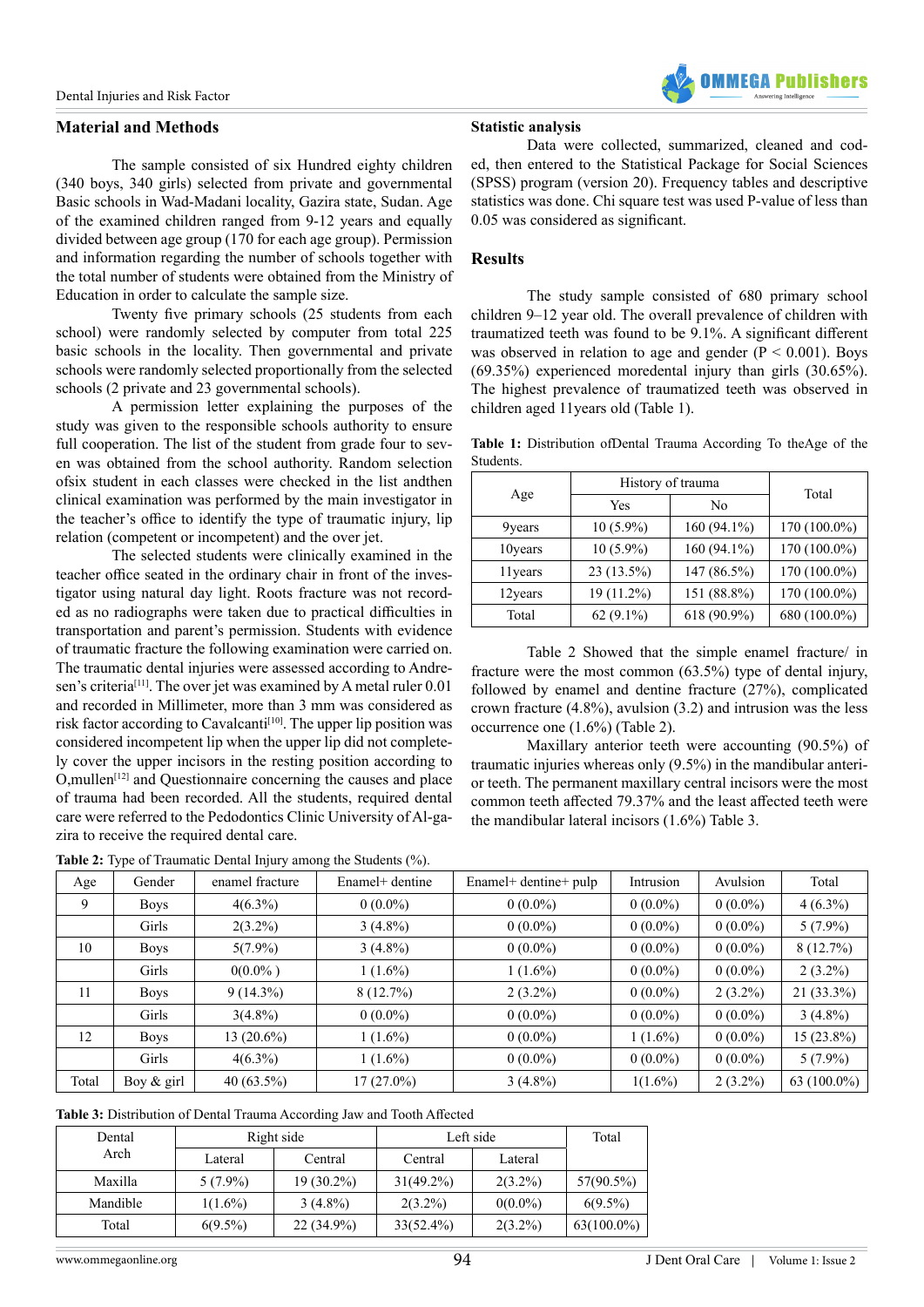In regard to the causes of trauma collision was recorded the major one (53%) followed by fall (38%), volence (7%) and sport (2%). Home (70%) had been reported the most common place for trauma, followed by the school playground or classes (14%) and road (12%).

The highest percentage of traumatized children was associated with increased over jet (P=0.000) and inadequate upper lip coverage (0.000) (Table 4,5).

|                | history of trauma |              |              |  |
|----------------|-------------------|--------------|--------------|--|
| Over jet       | Yes               | No           | Total        |  |
| Less than 3mm  | $23(4.1\%)$       | 535 (95.9%)  | 558(100.0%)  |  |
| $3.5 - 5$ mm   | 3(28.7%)          | $77(71.3\%)$ | 108(100.0%)  |  |
| More than 5 mm | $8(57.1\%)$       | $6(42.9\%)$  | 14 (100.0%)  |  |
| Total          | $62(9.1\%)$       | 618 (90.9%)  | 680 (100.0%) |  |

**Table 4:** Distribution of Dental Trauma In Relation To Over Jet

**Table 5:** Distribution of Dental Trauma In Relation To Lip Competence among the Students

| lip competence  | history of trauma |             | Total          |
|-----------------|-------------------|-------------|----------------|
|                 | Yes               | No          |                |
| Competent lip   | $39(6.3\%)$       | 585 (93.8%) | $624(100.0\%)$ |
| Incompetent lip | $23(41.1\%)$      | 33 (58.9%)  | 56 (100.0%)    |
| Total           | $62(9.1\%)$       | 618 (90.9%) | 680 (100.0%)   |

The majority of the children with traumatized teeth did not received dental treatment, where only 7.3% had received treatment.

#### **Discussion**

The present study is a cross sectional, school-based study, that investigated the prevalence, cause, common type, risk factors, and treatment received of traumatic dental injuries for sample of Sudanese school children in Wad-Madani locality.

In the current study the prevalence of dental trauma was (9.1%). It was slightly high when compared with previous study among different population<sup>[\[4,13-15\]](#page-3-6)</sup> and lower than prevalence reported by many studies<sup>[12,16-19]</sup>. This difference may be attributed to the difference in age range, methodology, diagnostic criteria as well as geographic and cultural variations in the studied populations.

When traumatized teeth studied among gender in the current study, boys were noted to have high prevalence compared to girls. This result was in agreement with most previous of the studies<sup> $[4,6,12]$ </sup> that showed significant influence on the occurrence of dental trauma.

These results can be partially attributed to the fact that boys tend to participate more in activities with higher risk of trauma, aggressive play, games and sport<sup>[\[14\]](#page-3-6)</sup>. However other previous studies[\[1,20,21\]](#page-3-8), describe no gender difference.

The risk of traumatic dental injuries in permanent anterior teeth increase with the increasing age reaches the peak at age 12 year<sup>[22]</sup>. The present Sudanese results showed traumatized teeth equality exists at age 9 year and 10 years with peak at age 11 and 12 years old.

As in previous studies, uncomplicated coronal fracture was the most common type of dental injury (63.5%) and this re-



sult was online with the studies reported by Noori and Al-Obaid-i<sup>[\[22\]](#page-3-9)</sup>,Taiwo and Jalo<sup>[23]</sup> and Murthy et al<sup>[\[24\]](#page-3-11)</sup>.

In the current study the maxillary central incisors were the most common teeth affected by dental trauma that was in-agreement with the studies reported by many authors<sup>[\[22-24\]](#page-3-9)</sup>. Collision with objects and people was the most common cause of injury in this study. These finding was similar to that found by Traebert et al where collision was themain causative factor<sup>[25]</sup>. However, it was in disagreement with most studies where in falls was found to be the main causative factor<sup>[\[20,22,26\]](#page-3-13)</sup>.

A clear universal system to classify causes of injury is still lacking, violence can be misinterpreted as collision, and it is difficult to classify falls during playing sports.

In relation to the place of trauma occurrences most of incidents occurred at home, in this study was in accordance to the results reported by Naidoo et al, Norri and AL-Obaidi, Rouhani et al and Adekoya<sup>[\[15,22,27,28\]](#page-3-14)</sup>. A significant association between the dental trauma and increase overjet (more than 3mm) was recorded. Which in agreement with previous studies<sup>[\[29,30\]](#page-3-15)</sup>. Moreover, the present result was well in agreement with previ-ous studies<sup>[\[1,12,31\]](#page-3-16)</sup>, where in adequate lip had been consider ed as a risk factors.

Treatment of traumatized teeth in the present study was noted in few cases 7.3%, were inline with previous studies worldwide<sup>[\[12,14,22\]](#page-3-9)</sup>. No preserved treatment in this study was noted, which can be explained by the fact that the common types of trauma in the anterior teeth were simple enamel fractures/enamel and dentine fractures without pulp involvement.

## **Conclusion**

Dental trauma among Sudanese school children aged 9-12 years was 9.1%. A statistic significant difference was noticed between traumatized anterior teeth and age, gender, over jet and inadequate lip.

Further studies for larger sample size and wide range of age groups in different area in Sudan are recommended in order to the overview the prevalence and etiological factors of traumatized anterior teeth and to investigate the personal and social factors that may increase the risk of traumatized anterior teeth. In the Sudanese community isobligatory to intricate preventive strategies and proficient management approach that can minimize their impacts.

#### **References**

<span id="page-2-0"></span>[1. Marcenes, W., Al Beiruti, N., Tayfour, D., et al. Epidemiology of](http://onlinelibrary.wiley.com/doi/10.1111/j.1600-9657.1999.tb00767.x/abstract) [traumatic injuries to the permanent incisors of 9-12-year-old school](http://onlinelibrary.wiley.com/doi/10.1111/j.1600-9657.1999.tb00767.x/abstract) [children in Damascus, Syria. \(1999\) Endod Dent Traumatol 15\(3\): 117-](http://onlinelibrary.wiley.com/doi/10.1111/j.1600-9657.1999.tb00767.x/abstract) [123.](http://onlinelibrary.wiley.com/doi/10.1111/j.1600-9657.1999.tb00767.x/abstract)

[2. Glendor, U. Epidemiology of traumatic dental injuries-a 12 year re](http://www.ncbi.nlm.nih.gov/pubmed/19021651)[view of the literature. \(2008\) Dent Traumatol 24\(6\): 603-611.](http://www.ncbi.nlm.nih.gov/pubmed/19021651)

<span id="page-2-1"></span>[3. Cortes, M.I., Marcenes, W., Sheiham, A. Impact of traumatic in](http://onlinelibrary.wiley.com/doi/10.1034/j.1600-0528.2002.300305.x/abstract)[juries to the permanent teeth on the oral health-related quality of life](http://onlinelibrary.wiley.com/doi/10.1034/j.1600-0528.2002.300305.x/abstract) [in 12-14-year-old children. \(2002\) Community Dent Oral Epidemiol](http://onlinelibrary.wiley.com/doi/10.1034/j.1600-0528.2002.300305.x/abstract) [30\(3\): 193-198.](http://onlinelibrary.wiley.com/doi/10.1034/j.1600-0528.2002.300305.x/abstract)

<span id="page-2-2"></span>[4. Baghdady, V.S., Ghose, L.J., Enke, H. Traumatized anterior teeth in](http://www.ncbi.nlm.nih.gov/pubmed/6937498) [Iraqi and Sudanese children--a comparative study. \(1981\) J Dent Res](http://www.ncbi.nlm.nih.gov/pubmed/6937498) [60\(3\): 677-680.](http://www.ncbi.nlm.nih.gov/pubmed/6937498)

[5. Marcenes, W., Zabot, N.E., Traebert, J. Socio-economic correlates](http://www.ncbi.nlm.nih.gov/pubmed/11678542) [of traumatic injuries to the permanent incisors in school children aged](http://www.ncbi.nlm.nih.gov/pubmed/11678542)